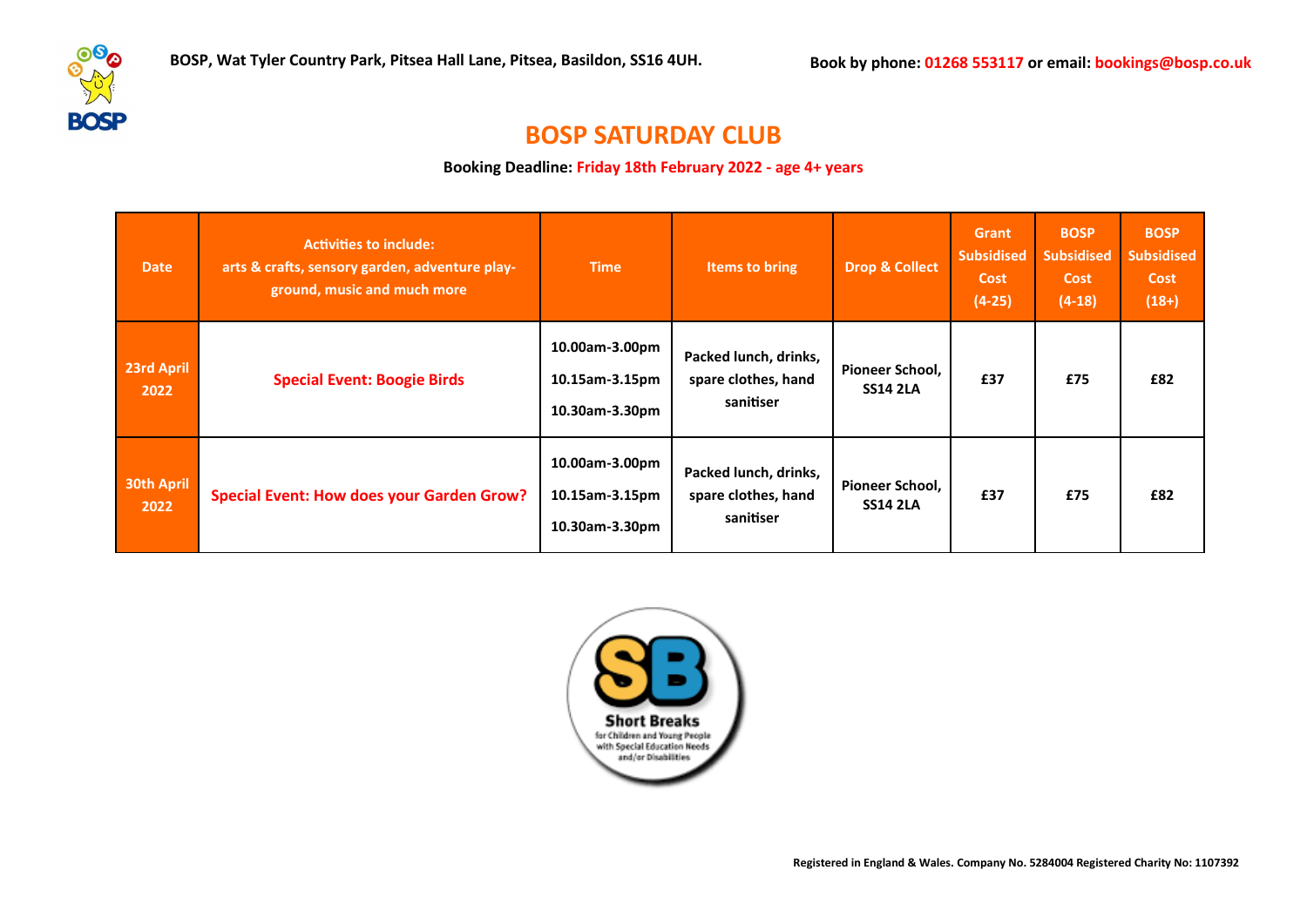

## **BOSP SATURDAY CLUB**

**Booking Deadline: Friday 18th February 2022 - age 4+ years**

| <b>Date</b>      | <b>Activities to include:</b><br>arts & crafts, sensory garden, adventure play-<br>ground, music and much more | <b>Time</b>                                        | Items to bring                                            | <b>Drop &amp; Collect</b>                 | <b>Grant</b><br><b>Subsidised</b><br><b>Cost</b><br>$(4-25)$ | <b>BOSP</b><br><b>Subsidised</b><br><b>Cost</b><br>$(4-18)$ | <b>BOSP</b><br><b>Subsidised</b><br><b>Cost</b><br>$(18+)$ |
|------------------|----------------------------------------------------------------------------------------------------------------|----------------------------------------------------|-----------------------------------------------------------|-------------------------------------------|--------------------------------------------------------------|-------------------------------------------------------------|------------------------------------------------------------|
| 7th May<br>2022  | <b>Special Event: Buzzing Bees</b>                                                                             | 10.00am-3.00pm<br>10.15am-3.15pm<br>10.30am-3.30pm | Packed lunch, drinks,<br>spare clothes, hand<br>sanitiser | <b>Pioneer School.</b><br><b>SS14 2LA</b> | £37                                                          | £75                                                         | £82                                                        |
| 14th May<br>2022 | <b>Special Event: Sparkling Sunshine</b>                                                                       | 10.00am-3.00pm<br>10.15am-3.15pm<br>10.30am-3.30pm | Packed lunch, drinks,<br>spare clothes, hand<br>sanitiser | Pioneer School,<br><b>SS14 2LA</b>        | £37                                                          | £75                                                         | £82                                                        |
| 21st May<br>2022 | <b>Special Event: Fluttering Butterflies</b>                                                                   | 10.00am-3.00pm<br>10.15am-3.15pm<br>10.30am-3.30pm | Packed lunch, drinks,<br>spare clothes, hand<br>sanitiser | Pioneer School,<br><b>SS14 2LA</b>        | £37                                                          | £75                                                         | £82                                                        |